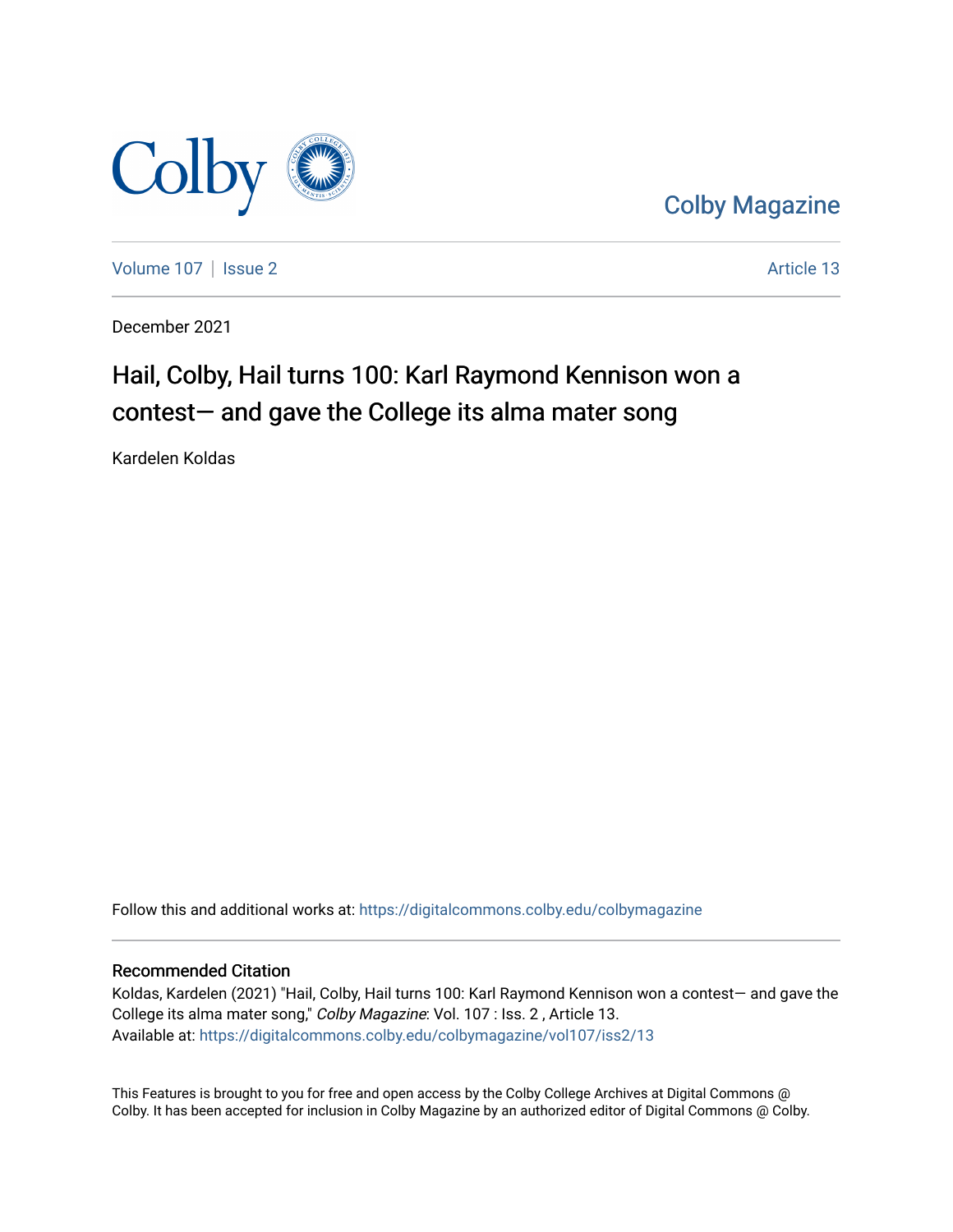Hail, Colby, Hail

turns 100

Karl Raymond Kennison won a contest and gave the College its alma mater song

By Kardelen Koldas '15

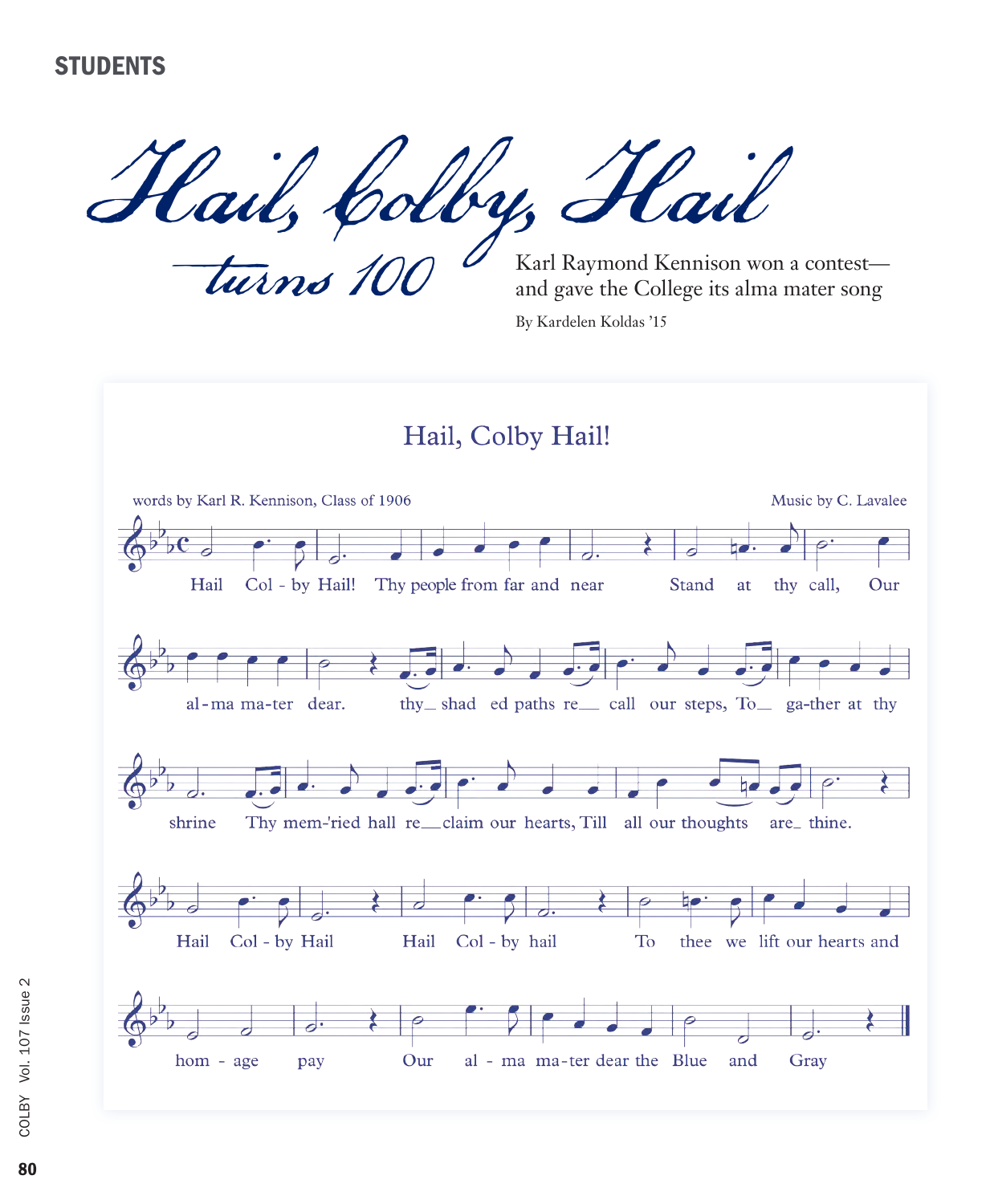It was one hundred years ago that Karl Raymond Kennison, Class of 1906, submitted an entry to a Colby song contest. Hail, Colby, hail! Thy sons from far and near. Stand at thy call, Our Alma Mater dear, the lyrics began, set to the melody of "O Canada." Kennison's song stood out, winning him the \$25 first prize.

But becoming the alma mater song? That was a rather prolonged, and somewhat unexpected, process.

It would take more than two decades for "Hail, Colby, Hail" to be sung at commencement. And almost 50 years to be listed as the "College song," despite Kennison's belief that he had chosen "the most stirring hymn for unison chorus, particularly for men's voices, that I have any knowledge of." The song familiar to—if not memorized by—generations of Colby students peaked early and then slowly worked its way into Colby lore.

The first public reveal was Sept. 11, 1919, when Kennison submitted "Hail, Colby, Hail" to the Hedman Memorial Song Contest, sponsored by the Class of 1895 in memory of muchloved Professor of Romance Languages John Hedman from the Class of 1895, who taught the first Spanish class at Colby.

The contest's chairman, Rex W. Dodge, Class of 1906, wrote of "Hail, Colby, Hail," "I wish to state that your song is probably the best that has thus far been submitted in any of the song contests, and I believe also that it will be used a great deal in the future." He also asked Kennison to write a third verse, which he did and inserted between the two original verses.

This request wasn't a problem for this prolific songwriter.

At the conclusion of the Hedman Contest—which ran from 1914 to 1919—some entries were collected in a centennial song book, *Colby College Songs*, published in 1920. There, "Hail, Colby, Hail" appeared as "Hail, Colby!" With that title, it was published once again in 1935 in the *Colby Alumnus*. The song was not soon embraced by students, though. When, in 1943, President J. Seelye Bixler asked about 400 Colby students to sing the song, "a pitiful chorus of muttering and humming was the only response the student body could give," said one critic in a letter to the *Echo*. In hopes of a better performance next time around, the *Echo* reprinted the letter, and also the first verse of the song, which was, for the first time, referred by its now-accepted name, "Hail, Colby, Hail." Another first for Kennison's tune happened in 1946, when it was officially sung during commencement; this time it was titled simply "Hymn."

"Interestingly, only the second verse, with its reference to the war, is sung—perhaps in deference to the end of World War II," said Colbiana Coordinator Jim Merrick '75 in an email. "This is continued at each following commencement until 1955, when they switch over to the first verse of the song, which is how the song is sung up to the present."

Merrick also added that Kennison's song appears to have slowly replaced "Alma Mater," a song by Steven Grant Bean, Class of 1905, written to the tune of "Heidelberg" and sung as the College song from the 1930s through the 1940s. "By 1969 'Hail, Colby, Hail' was definitely the 'College song' and the other was almost completely forgotten," noted Merrick. In the Colby Student Handbook of 1969-70, "Hail, Colby, Hail" was listed for the first time as the "College song."

When Kennison was preparing for his 50th Reunion in 1956, he found Dodge's 1920 letter asking for an additional verse and reminded Alumni Secretary Ellsworth Millett that the song didn't end after just two verses. "Since the song was so favorably received and is now so widely used, you might like to file for the record all three verses, and possibly someday someone will want to make use of them," Kennison wrote to Millett.

Later, in a 1961 letter to the editor of *Colby Alumnus*, Richard Dyer, Kennison clarified how he came across this tune. He wrote, "The reason why I happened to know this Canadian national anthem so well is that I had married a Canadian girl, who had it right on her tongue's end."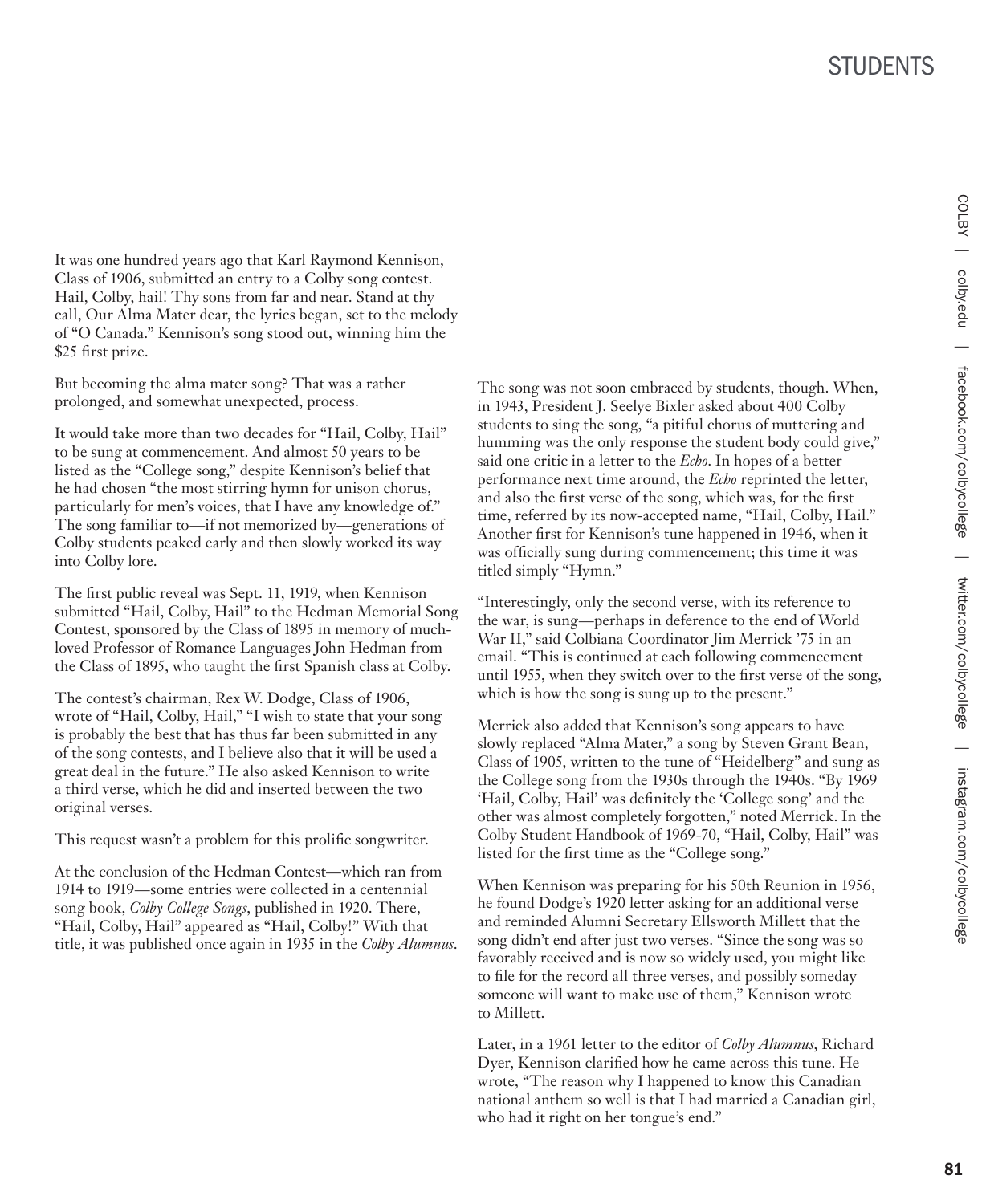Although his lyrics are<br>
well-known among<br>
Colbians, Kennison<br>
isn't. Massachusetts<br>
residents should<br>
think of him every time they well-known among Colbians, Kennison isn't. Massachusetts residents should turn on their tap as he's the builder of the state's largest water reservoir.

Born in Marysville, N.B., Canada, in 1886, Kennison was raised in Waterville. In 1902 he graduated from Waterville High School and enrolled at Colby to become a teacher. Even by today's standards, he was an active Colby student: he played basketball and ran track; debated; sang with



career took off, but he never lost touch with Colby.

He was a class agent and periodically wrote to his classmates and shared news, and, as a generous supporter of Colby himself, almost always ended letters by asking for contributions to the Class Alumni Fund. In 1941 Colby awarded him an honorary degree of science. At the time, he was the chief engineer of the Metropolitan Water District of Boston, where he built his life's work—the Quabbin Reservoir. This project won him the title of "builder of the largest domestic water supply reservoir in the world," according to his honorary

# *Panama Canal, Quabbin Resevoir, and Hail, Colby, Hail— Kennison left a legacy*

the Glee Club; and belonged to the Mandolin-Guitar Club. Academically, he was accomplished, too. He graduated *cum laude* as a mathematics and drawing major and earned a Phi Beta Kappa key—something he carried long after graduation. His first cousin, two sisters, and his daughter Florence Kennison Fisher '35 followed his footsteps to Colby.

After receiving a mechanical engineering degree from M.I.T., Kennison returned to Colby to teach math and drawing for a year. He introduced new science courses to the curriculum. Then, he began working with John R. Freeman, a distinguished civil engineer who undertook many large-scale projects in the United States and abroad, including the Panama Canal. Kennison's



degree citation. Throughout his career, he led many engineering societies and published numerous articles in various engineering journals. His work was also picked up by the press.

In 1950, when he resigned from his post for political reasons, the *Boston Herald* ran an article titled "Engineer's Courageous Gesture will be the Nation's Loss," in which journalist Robert Graham wrote: "His courageous gesture in protest against political interference in his important work of bringing water to 2,000,000 souls in metropolitan Boston, exposing the insidious effects of politics in the raw, was, however, typical of the man's character and his entire life." The article also praised Kennison's work. "He started it 10 years ago when he tramped up and down the Swift

82